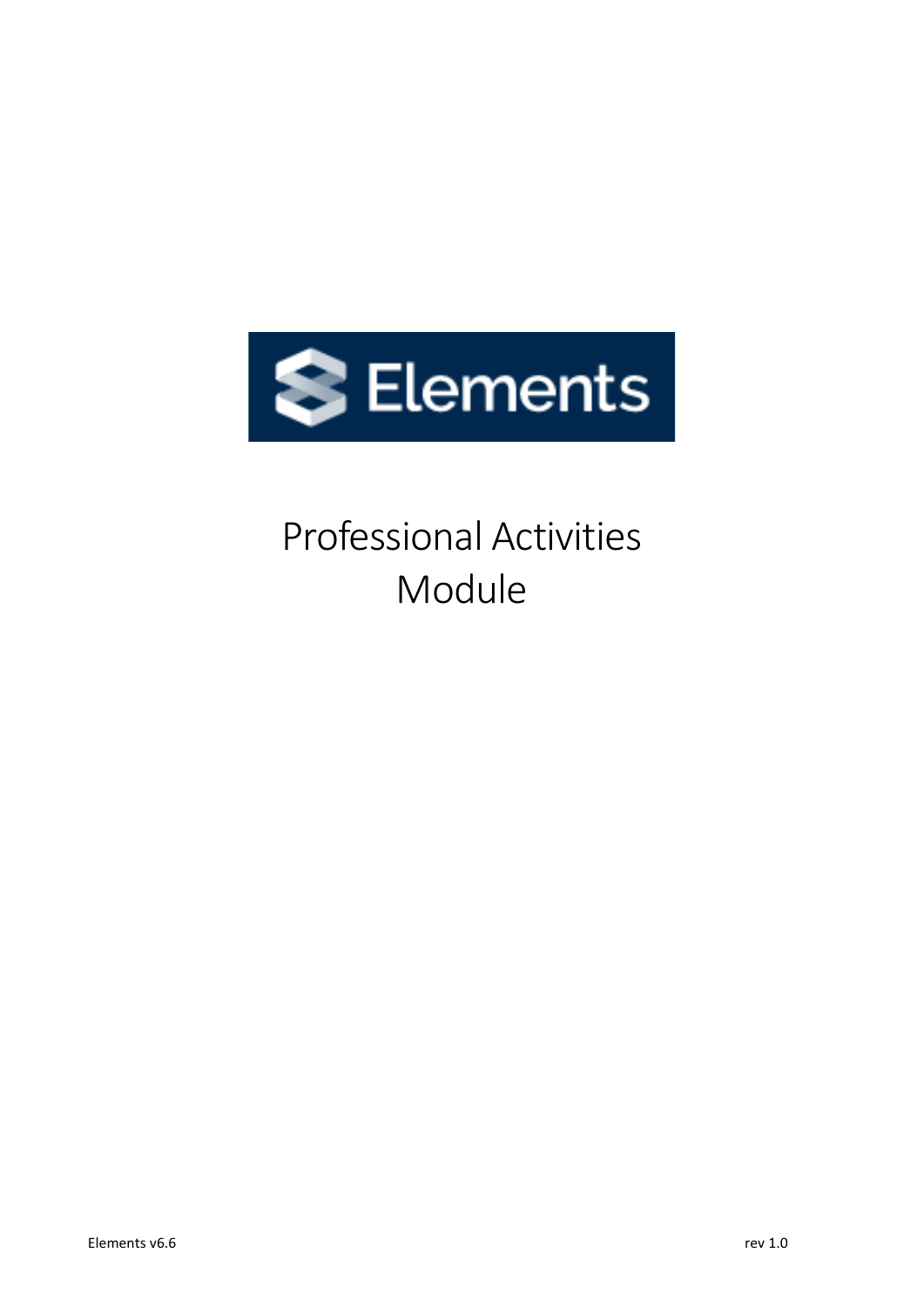# Introduction to the Professional Activities Module

The professional activities module can be found on your Elements homepage.

Professional Activities are not automatically populated by the system, instead a user will add them to their profile.

| <b>Professional activities</b>     |                 |
|------------------------------------|-----------------|
| • 4 grant application assessments  |                 |
| • 9 journal reviewing / refereeing |                 |
| • 4 promotion / tenure assessments |                 |
| • 1 editorships                    |                 |
| • 3 editorial board memberships    |                 |
|                                    |                 |
|                                    |                 |
|                                    |                 |
|                                    |                 |
|                                    |                 |
| + ADD NEW                          | <b>VIEW ALL</b> |

## Professional Activity Types

There are many professional activity types that you can provide details for in Elements. The information below gives a brief description of the Professional Activity types available.

#### Broadcast Interview

Services contributed in the form of interviews with a member of the broadcast (TV or Radio) media.

#### Committee Membership

Services contributed as part of a group elected or appointed to perform such services but not directly related to the person's research activities

#### Community Service

Services contributed, unpaid, on behalf of one's locality, social, religious, occupational, or other group sharing common characteristics or interests, but not directly related to the person's research activities.

#### Conference Reviewing-Refereeing

Services contributed, in conjunction with a scheduled conference, to examine something, formulate a judgement, and a statement of that judgement.

#### Consulting-Advisory

Services contributed to develop findings, conclusions, and recommendations that are presented for consideration and decision making.

#### Distinction

Awards or other distinctions conferred upon the person.

#### Editorial

Contribution in the provision of an opinion statement regarding a certain topic.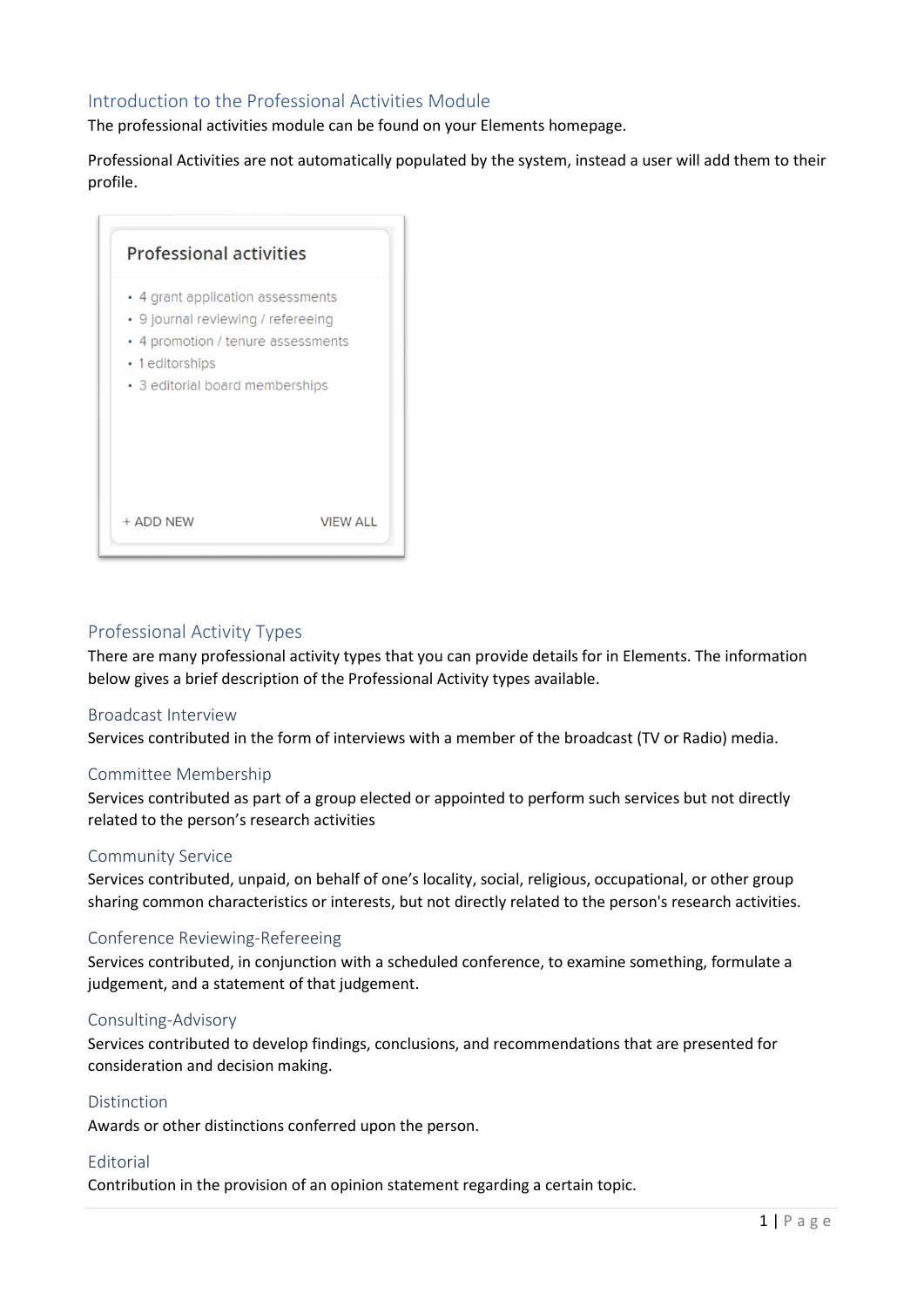## Employee Supervision

Services contributed in instances of overseeing the productivity and progress of an employee reporting directly to the person.

### Event Administration

Services contributed in the planning, organization, coordination and staging of a public event.

Event Participation Services contributed in taking part in an event.

Expert Witness Services contributed to a legal proceeding.

Fellowship The position or office of someone who conducts academic research into a subject at a University.

#### Grant application assessment

Services contributed, in conjunction with the appraisal of grant applications, to examine something, formulate a judgement, and a statement of that judgement.

#### Institutional Review

Services contributed, in conjunction with the assessment of an institution, to examine something, formulate a judgement, and a statement of that judgement.

#### Journal Reviewing/ Refereeing

Services contributed to examine a journal, formulate a judgement, and a statement of that judgement.

#### Membership

Services contributed as part of a society, community, or other body.

#### Non-research presentation

Contributions of presentations to groups of people, not directly related to the person's research activities, and not delivered as part of a formal course of study.

#### Office held

Services contributed in a position of duty or function.

#### Promotion/ tenure assessment

Services contributed, in conjunction with the consideration of an application for promotion/tenure, to examine something, formulate a judgement, and a statement of that judgement.

#### Text interview

Services contributed in the form of interview(s) with the person with a member of the print or online media.

#### Editorships

The editorship of a journal is the position of its editor, or his or her work as its editor.

#### Editorial Board Membership

The editorial board consists of a group of prominent people in the journals field.

#### Professorships

The position of professor in a University.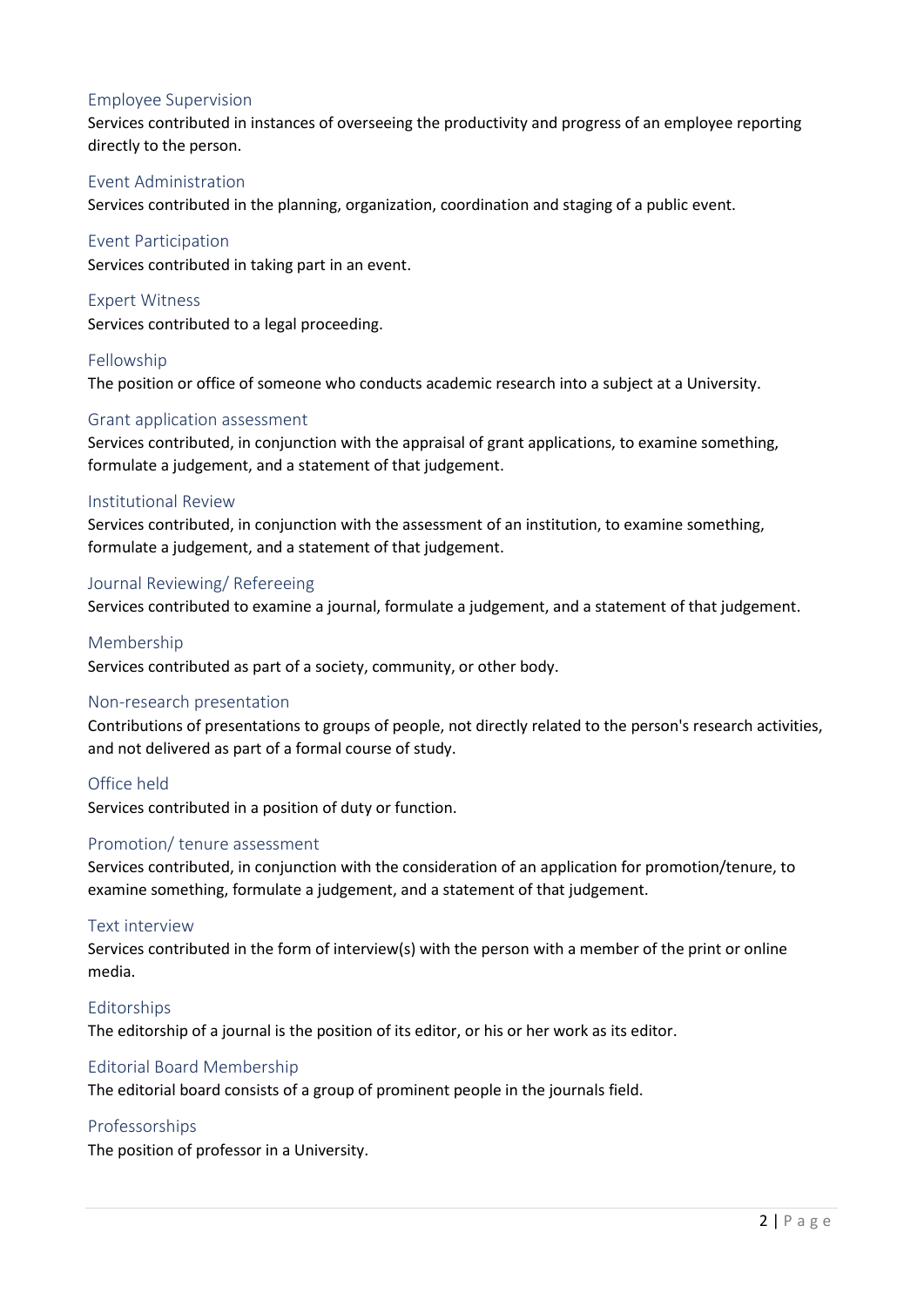# Adding a Professional Activity

To add a professional activity to your profile, click the **+ADD NEW** link in the Professional Activities box.

You will then be presented with a list of available professional activity types that you can add to your profile.

|                              | $\circ$<br>$\sum_{i=1}^{n}$ | $\circ$<br>Select activity type   |                                      |
|------------------------------|-----------------------------|-----------------------------------|--------------------------------------|
| Broadcast interview          | Committee membership        | Community service                 | Conference reviewing /<br>refereeing |
| Consulting / Advisory        | <b>Distinction</b>          | Editorial                         | Employee<br>supervision/mentoring    |
| Event administration         | Event participation         | Expert witness                    | Fellowship                           |
| Grant application assessment | Institutional review        | Journal reviewing / refereeing    | Membership                           |
| Non-research presentation    | Office held                 | Promotion / Tenure<br>assessment  | <b>Television Documentary</b>        |
| Text interview               | Editorships                 | <b>Editorial Board Membership</b> | Professorship                        |

Then click on the activity you wish to add to your profile. For example; if you clicked on 'add committee membership' you would see the below form which you would need to complete. In order to be able to save the record, you will need to complete all mandatory fields which are marked with a red asterisk.

|                  | Information entered on this form is discoverable by other users of the professional activity module. |  |
|------------------|------------------------------------------------------------------------------------------------------|--|
|                  | <b>Essential Information</b>                                                                         |  |
| * Committee name |                                                                                                      |  |
| * Committee role | [Select an option]<br>$\checkmark$                                                                   |  |
| Institution      | No Institution - please add                                                                          |  |
|                  | Name                                                                                                 |  |

Once you have entered the information required, you will then need to click **Save** at the bottom of the page.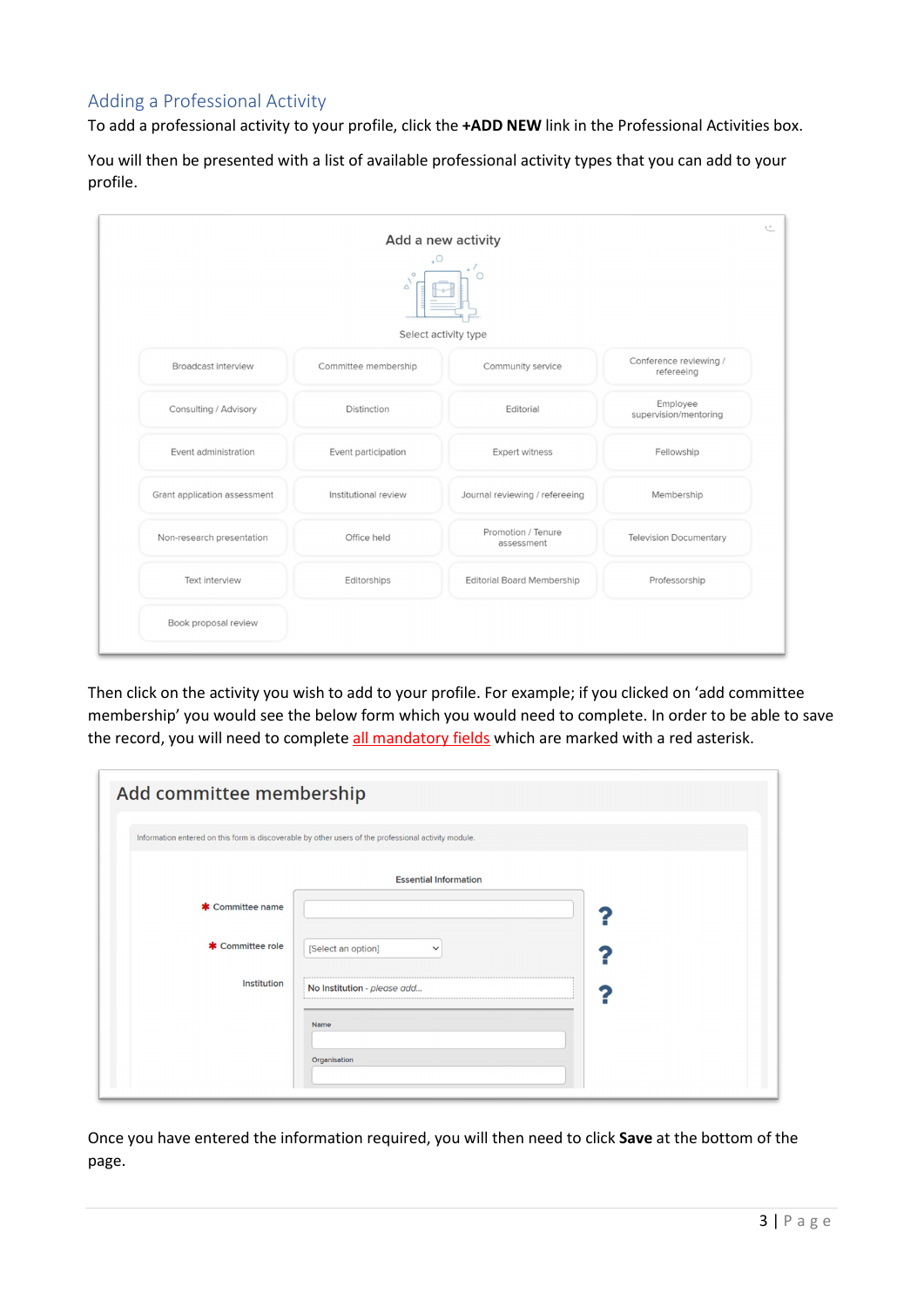Top Tips

1) Hover over the blue question marks will display guidance on what you need to complete in the forms.



2) If you are adding in addresses, be sure to click the +add button to ensure the field is completed. If you don't click this and try to save, you will receive an error message and won't be able to add the professional activity until you click it.

Once you click the add button you will see the address go to the top, and the address part will clear in case you want to add an additional address.

Once the professional activity has been saved, you will then be presented with a screen showing the full details of the activity.

## Viewing Professional Activities

You can view your professional activities from the home page by clicking on the professional activity heading.

You will then be presented with a list of your professional activities.

| My professional activities                 |                                                                                                                                       |                                                                        |                                                                                                                                        |  |
|--------------------------------------------|---------------------------------------------------------------------------------------------------------------------------------------|------------------------------------------------------------------------|----------------------------------------------------------------------------------------------------------------------------------------|--|
|                                            | showing 1 - 10 out of 21                                                                                                              |                                                                        |                                                                                                                                        |  |
| 10<br>view:<br>$\vee$ per page             | prev 1 2 3 next                                                                                                                       | sort by: Reporting date (newest first) v                               |                                                                                                                                        |  |
| <b>EXPORT</b>                              |                                                                                                                                       | focus on: summary                                                      | $\check{~}$                                                                                                                            |  |
| $\circ$<br>PROMOTION / TENURE ASSESSMENT @ | University of South-Eastern Norway, Department of Business, History and Social Scienc<br>Reporting Dates: 07 Aug 2020 - 07 Oct 2020 @ | View details<br>Add to workspace<br>Remove relationship<br>Create copy | $\vdots$<br>$\circledcirc$<br><b>Filters</b><br>Activity type<br>Broadcast interview<br>Committee membership<br>п<br>Community service |  |

On this screen you will see the action area. Clicking the 3 dots reveals more options.

- The **heart** is to mark the professional activity as a favourite. This will appear at the top of your Elements profile within the Professional activity section.
- The **Globe** icon is to hide it from your profile. You will be able to see it, but other Elements users won't be able to view it.
- Click **View details** to view the full details of the professional activity.
- **Add to workspace**. This is usually used if you are joining together or splitting records.
- **Remove relationship** will disassociate yourself with the item (delete it from your profile).